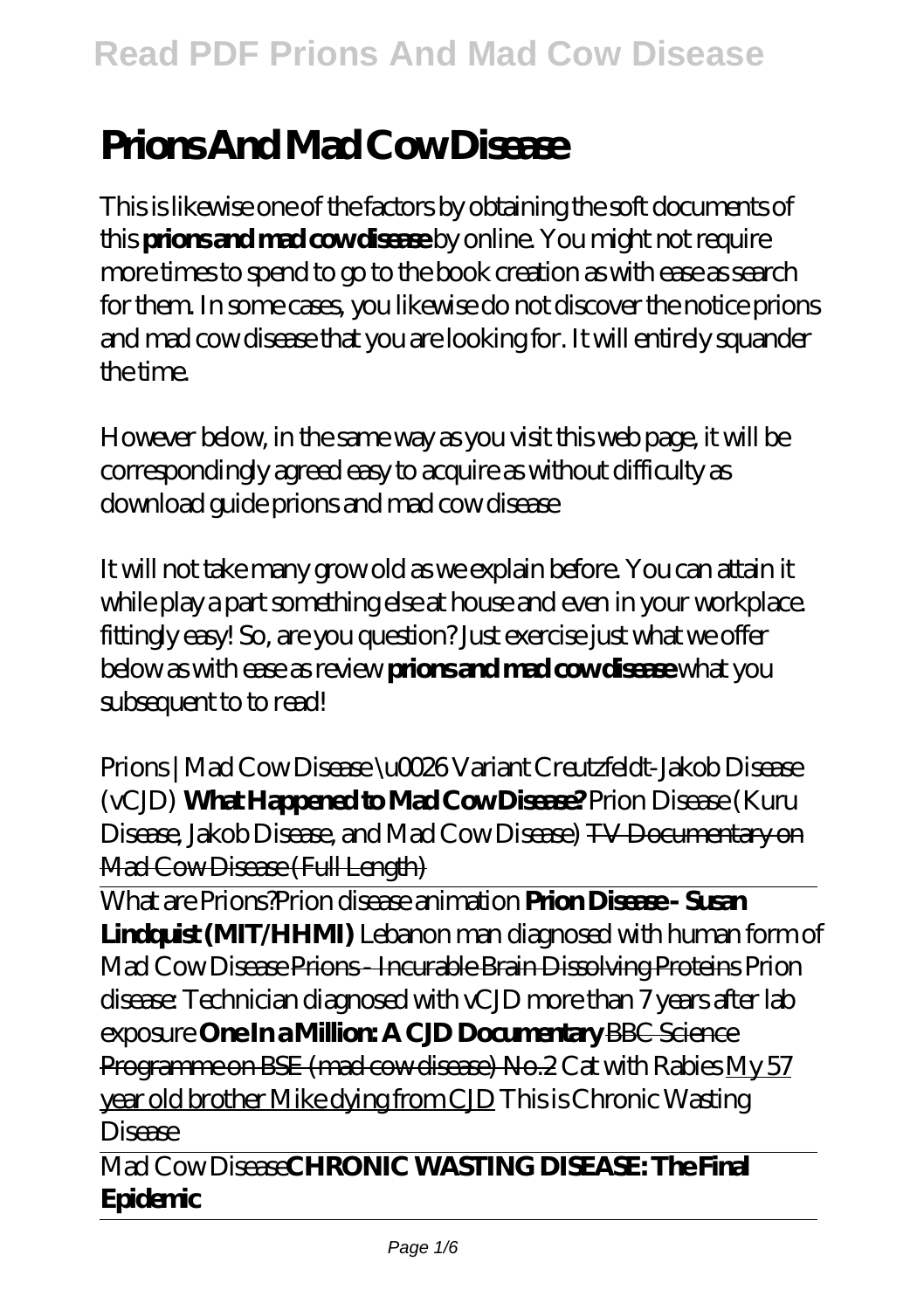Joe Rogan - Wildlife Biologist on Deadly Deer Disease!OMG!! MAD COW Disease Raw Footage 2012 - VACA LOCA Mad Cow Disease Found in California *Prion Disease*

Prion Disease Citizen Science: Mad Cow Disease, Prions and Why There's No Cure for Alzheimer's Disease **Creutzfeldt-Jakob Disease and Other Prion Diseases**

Bovine spongiform encephalopathy

Hyperekplexia as the presenting symptom of Creutzfeldt-Jakob disease CJD Creutzfeldt-Jakob Disease - Mayo Clinic Prions | Mechanism of Classical Creutzfeldt-Jakob Disease (cCJD) **Prions And Mad Cow Disease**

It is not caused by bacteria, viruses or parasites. In fact, mad cow disease is instead caused by infectious molecules called prions, which are not even technically alive and don't have DNA or RNA. Prions are a type of protein. You can think of a protein as a chain of little molecules called amino acids. This chain will fold up into a specific shape that is essential for the protein' sjob in the cell.

#### What are prions, and how do they cause mad cow disease...

For reasons that are not yet understood, the normal prion protein changes into a pathogenic (harmful) form that then damages the central nervous system of cattle. Mad Cow Disease is a neurological disorder of cattle.

#### **Bovine Spongiform Encephalopathy (BSE), or Mad Cow Disease**

Animal prion diseases Bovine spongiform encephalopathy (BSE). . Commonly called "mad cow disease," this type of prion disease affects cows. Chronic wasting disease (CWD). . CWD affects animals like deer, moose, and elk. It gets its name from the drastic weight... Scrapie. . Scrapie is the oldest ...

#### **Prion Disease: Symptoms, Causes, Treatment, & Prevention**

BSE (Bovine Spongiform Encephalopathy) BSE also known as Mad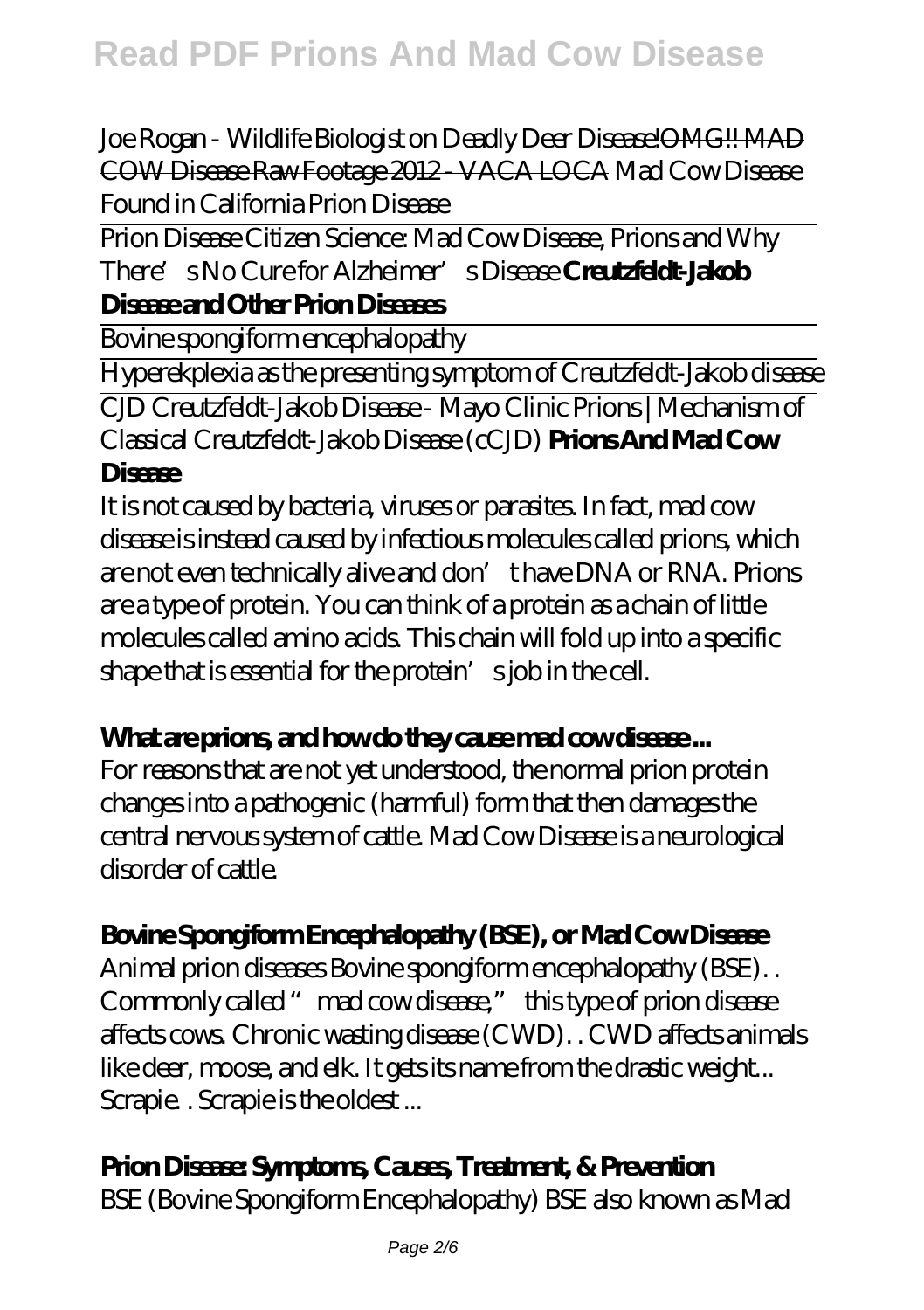# **Read PDF Prions And Mad Cow Disease**

Cow Disease is a progressive neurological disorder of cattle that results from infection by an unusual transmissible agent called a prion. CWD (Chronic Wasting Disease) CWD is a prion disease that affects deer, elk and moose in some areas of North America, South Korea and Norway.

#### **Prion Diseases | CDC**

"Mad cow" disease is an infectious disease caused by prions that affect the brains of cattle. The actual name of the disease is bovine spongiform encephalopathy (BSE), a name that refers to the changes seen in brain tissue of affected cows.

#### **Mad Cow Disease in Humans Symptoms, Causes, Treatment**

The symptoms of prion diseases are a rapid and progressive neurodegeneration. Prion diseases currently have no effective treatment and are invariably fatal. Prions have zoonotic potential, shown by the transmission of bovine spongiform encephalopathy (BSE or 'mad cow disease') to humans.

#### **Prion Research and Neuropathology | The University of ...**

A sick cow may also act very nervous or violent, which is why BSE is often called "mad cow disease." It usually takes four to six years from the time a cow is infected with the abnormal prion to...

#### **All About BSE (Mad Cow Disease) | FDA**

There's clear evidence that variant CJD (vCJD) is caused by the same strain of prions that causes bovine spongiform encephalopathy (BSE, or "mad cow" disease). In 2000, a government inquiry concluded that the prion was spread through cattle that were fed meat-and-bone mix containing traces of infected brains or spinal cords.

#### **Creutzfeldt-Jakob disease - Causes - NHS**

Misfolded prions can act as infectious agents and have been linked to brain diseases such as human Creutzfeldt-Jakob disease and mad cow Page 3/6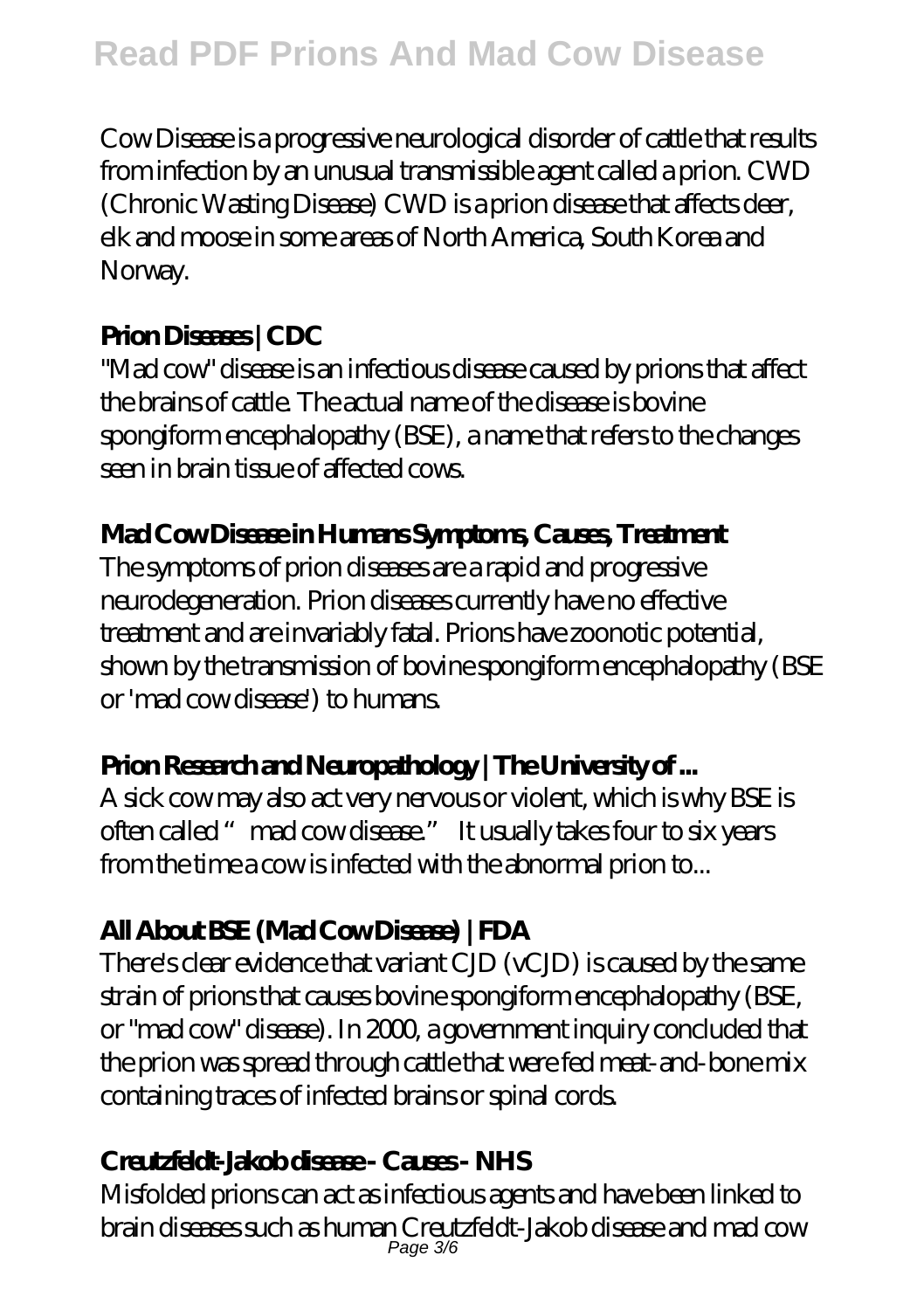disease (bovine spongiform encephalopathy). Not all prions cause disease though, as is the case with yeasts, where several different prions have been described.

#### **Prions | What is microbiology? | Microbiology Society**

Bovine spongiform encephalopathy (BSE), commonly known as mad cow disease, is a neurodegenerative disease of cattle. Symptoms include abnormal behavior, trouble walking, and weight loss. Later in the course of the disease the cow becomes unable to function normally. The time between infection and onset of symptoms is generally four to five years. Time from onset of symptoms to death is ...

#### **Bovine spongiform encephalopathy - Wikipedia**

Bovine Spongiform Encephalopathy. Mad cow disease, chronic wasting disease and Alzheimer' s disease are very similar. They all are forms of prion disease. The only significant distinction is that one impacts livestock, another kills wildlife and Alzheimer's disease kills people. In order to understand the threat, one must understand the dynamics of this prion disease because prions migrate ...

#### **Mad Cow Disease – Alzheimer's Disease**

In this video, I discuss the mechanism of propagation and development of Variant Creutzfeldt-Jakob Disease (vCJD), the human form of Mad Cow Disease (bovine ...

### **Prions | Mad Cow Disease & Variant Creutzfeldt-Jakob ...**

The prion disease bovine spongiform encephalopathy, commonly known as Mad cow disease, is one of the few prion diseases that affect animals. Other animal diseases include a variety of immunodeficiency disorders that are caused by viruses related to the Human immunodeficiency virus (HIV) including BIV and FIV .

### **Pathogen - Wikipedia**

Variant CJD (vCJD) is likely to be caused by consuming meat from a<br>Page 4/6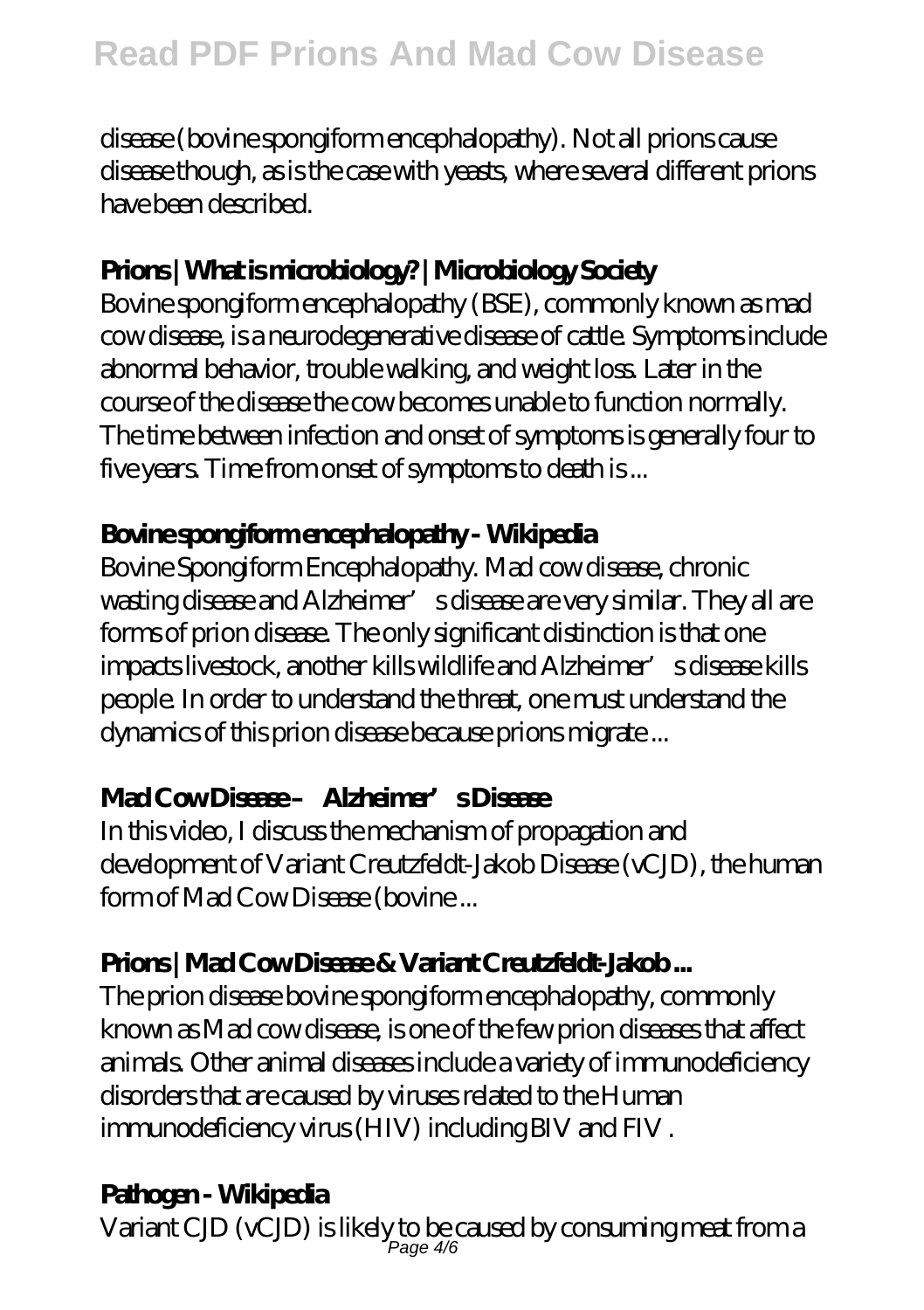# **Read PDF Prions And Mad Cow Disease**

cow that had bovine spongiform encephalopathy (BSE, or "mad cow" disease), a similar prion disease to CJD. Since the link between variant CJD and BSE was discovered in 1996, strict controls have proved very effective in preventing meat from infected cattle entering the food chain.

#### **Creutzfeldt-Jakob disease - NHS**

Prion variants of the prion protein (PrP), whose specific function is uncertain, are hypothesized as the cause of transmissible spongiform encephalopathies (TSEs), including scrapie in sheep, chronic wasting disease (CWD) in deer, bovine spongiform encephalopathy (BSE) in cattle (commonly known as "mad cow disease") and Creutzfeldt–Jakob disease (CJD) in humans.

#### **Prion - Wikipedia**

Mad cow disease is a progressive, fatal neurological disorder of cattle resulting from infection by a prion. It appears to be caused by contaminated cattle feed that contains the prion agent. Most mad cow disease has happened in cattle in the United Kingdom (U.K.), a few cases were found in cattle in the U.S. between 2003 and 2006.

#### **Mad Cow Disease (Bovine Spongiform Encephalopathy ...**

Variant CJD. This is an infectious type of the disease that is related to mad cow disease." Eating diseased meat may cause the disease in humans. The meat may cause normal human prion protein to develop abnormally.

#### **Prion Diseases | Johns Hopkins Medicine**

Prion/Mad Cow Disease; Evidence based CBD and Prion Disease: Current Research & Understanding. Prion disease is a chronic neurodegenerative disease. There are no known cures for the condition, but recent research suggests that CBD may offer some unique benefits for treating it. Here's how it works.